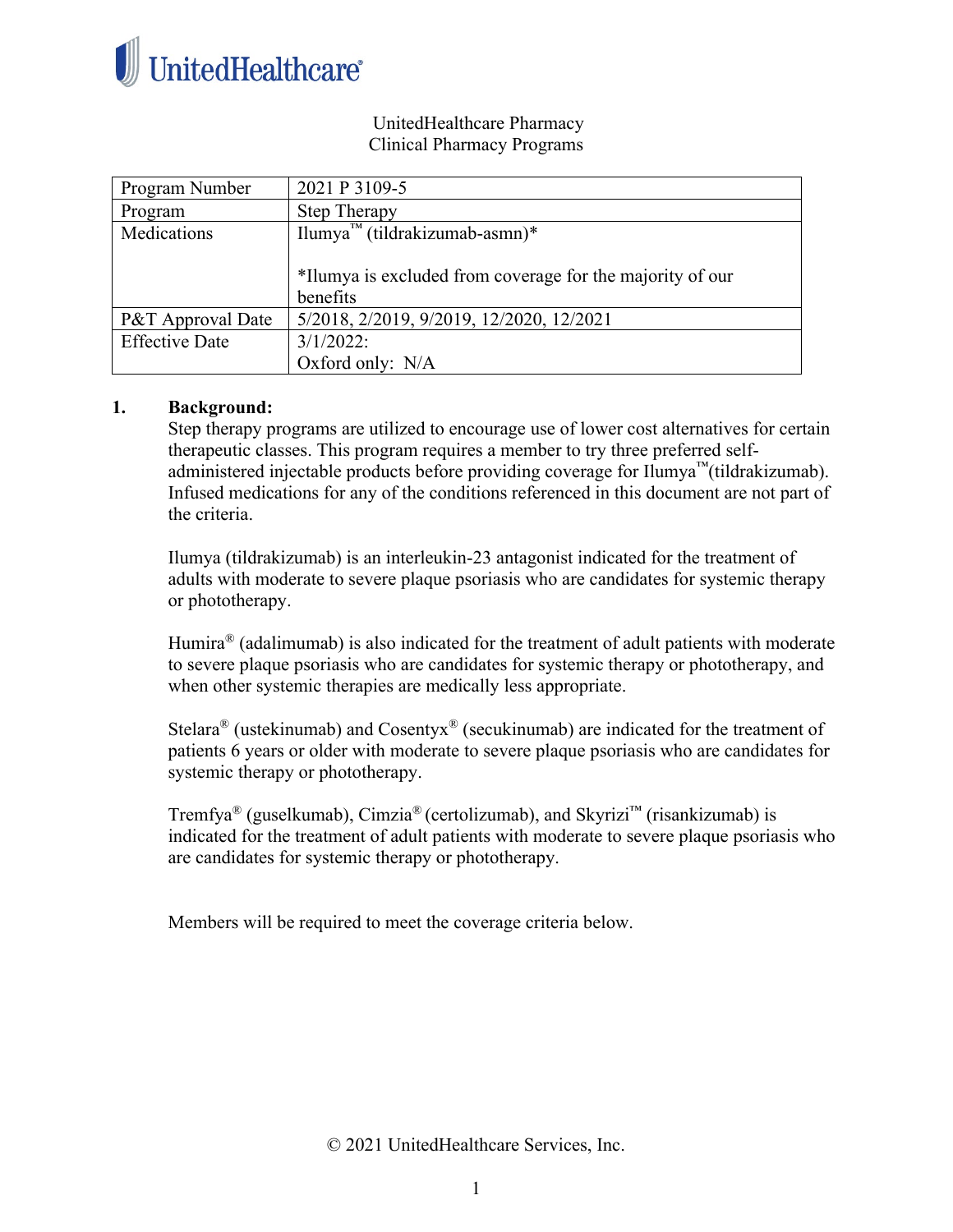

# **2. Coverage Criteriaa :**

## **A. Plaque Psoriasis**

- **1. Ilumya** will be approved based on **both** of the following criteria:
	- a. History of failure, contraindication, or intolerance to **two** of the following preferred products (document drug, date, and duration of trial):
		- (1) Humira (adalimumab)
		- (2) Stelara (ustekinumab)
		- (3) Tremfya (guselkumab)
		- (4) Cimzia (certolizumab)
		- (5) Skyrizi (risankizumab)

#### **-AND-**

b. History of failure, contraindication, or intolerance to Cosentyx (secukinumab) (document date and duration of trial)

#### **Authorization will be issued for 12 months.**

<sup>a</sup> State mandates may apply. Any federal regulatory requirements and the member specific benefit plan coverage may also impact coverage criteria. Other policies and utilization management programs may apply.

#### **3. Additional Clinical Rules:**

- Notwithstanding Coverage Criteria, UnitedHealthcare may approve initial and reauthorization based solely on previous claim/medication history, diagnosis codes (ICD-10) and/or claim logic. Use of automated approval and re-approval processes varies by program and/or therapeutic class.
- \*Ilumya is excluded from coverage for the majority of our benefits
- Medical Necessity, Supply limits and/or Notification may be in place.

#### **4. References:**

- 1. Ilumya [package insert]. Cranbury, NJ: Sun Pharmaceutical Industries, Inc.; July 2020.
- 2. Humira [package insert]. North Chicago, IL: AbbVie Inc.; February 2021.
- 3. Stelara [package insert]. Horsham, PA: Janssen Biotech Inc.; December 2020.
- 4. Cosentyx [package insert]. East Hanover, NJ: Novartis Pharmaceuticals Corp.; May 2021
- 5. Tremfya [package insert]. Horsham, PA: Janssen Biotech Inc.; July 2020.
- 6. Cimzia [package Insert]. Smyrna, GA: UCB, Inc.; September 2019.
- 7. Skyrizi [package Insert]. North Chicago, IL: AbbVie Inc.; April 2021.

© 2021 UnitedHealthcare Services, Inc.